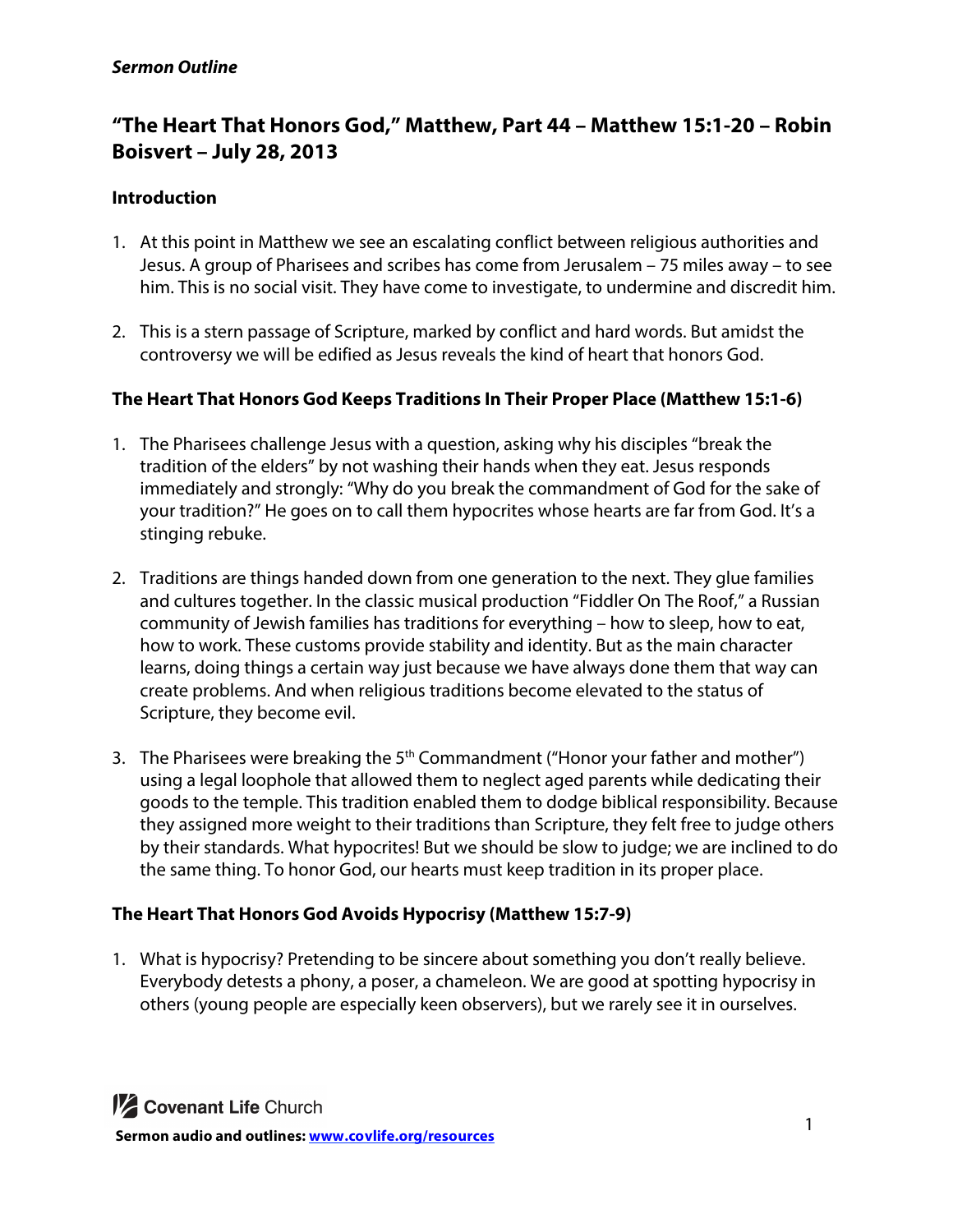#### *Sermon Outline*

- 2. In a real sense we are all hypocrites. Do any of us fully obey the command to love God with all our heart, soul, mind, and strength? There's a gap between what we know and what we actually do. This should humble us. If we throw the hypocrisy label onto others, we may find it sticking to ourselves.
- 3. Only Jesus had the absolute integrity of heart to call anyone else a hypocrite. And the Pharisees truly were; their religious traditions amounted to lip service, more words (Isaiah 29:13). Their hearts and words did not match up. There is much for us to reflect on and learn from their example. The heart that honors God is sincere and avoids hypocrisy.

## **The Heart That Honors God Understands The True Source Of Defilement (Matthew 15:10-20)**

- 1. The Pharisees criticized Jesus and his disciples for not washing their hands before they ate. According to their tradition (which had evolved from God's original instructions to priests), failure to wash one's hands made you ceremonially unclean and thus unable to approach the holy God. The effect of their tradition was that defilement became understood as something external, something to be remedied through outward actions.
- 2. It's a common but fatal misunderstanding. Though it offended the Pharisees, Jesus clarified that defilement is an internal problem: "For out of the heart come evil thoughts, murder, adultery, sexual immorality, theft, false witness, slander" (Matthew 15:19).
- 3. The heart has been called the "moral helmsman." It steers the ship of a person's life. Made up of the mind and will and emotions, the heart is the true center of a person. And according to Scripture, our hearts have a fundamental problem: "The heart is deceitful above all things and desperately wicked" (Jeremiah 17:9). All the sinful actions we commit which make us unfit to appear before a holy God begin with wicked thoughts in our hearts.
- 4. Washing our hands won't deliver us from defilement. We need new hearts. When we repent from our sin and trust in Jesus Christ, God performs the miracle of regeneration and fulfills the promise he made through Ezekiel: "I will remove the heart of stone from your flesh and give you a heart of flesh" (Ezekiel 36:26).